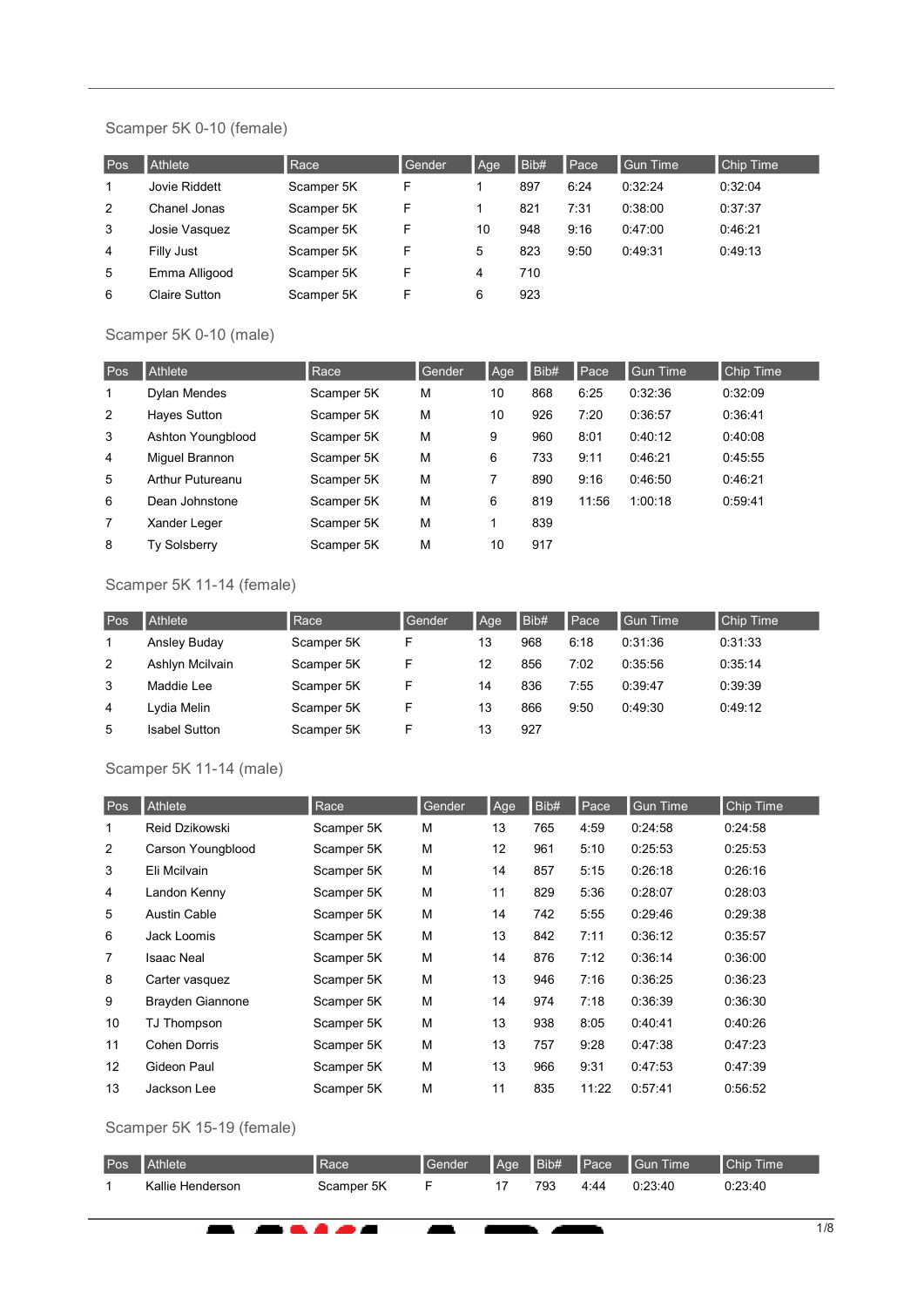# Scamper 5K 15-19 (female)

| Pos | <b>Athlete</b>     | Race       | Gender | Aqe | IBib# | <b>I</b> Pace | Gun Time | <b>Chip Time</b> |
|-----|--------------------|------------|--------|-----|-------|---------------|----------|------------------|
| 2   | MK Loomis          | Scamper 5K | F      | 15  | 843   | 6:28          | 0:32:36  | 0:32:22          |
| 3   | Grace Neal         | Scamper 5K | F      | 16  | 875   | 9:18          | 0.46.46  | 0:46:31          |
| 4   | Charlotte Thompson | Scamper 5K | F      | 17  | 934   | 11:32         | 0.58:00  | 0.57.42          |
| 5   | Savannah Mauck     | Scamper 5K |        | 16  | 852   |               |          |                  |

### Scamper 5K 15-19 (male)

| Pos | Athlete                 | Race       | Gender | Age | Bib# | Pace  | <b>Gun Time</b> | Chip Time |
|-----|-------------------------|------------|--------|-----|------|-------|-----------------|-----------|
| 1   | Alex Fowler             | Scamper 5K | M      | 18  | 773  | 4:12  | 0:21:02         | 0:21:02   |
| 2   | Luke vasquez            | Scamper 5K | M      | 15  | 949  | 4:46  | 0:23:52         | 0:23:52   |
| 3   | <b>Riley Hasenstab</b>  | Scamper 5K | M      | 16  | 789  | 4:48  | 0:24:01         | 0:24:01   |
| 4   | John Mark Christopher   | Scamper 5K | M      | 15  | 964  | 4:55  | 0:24:38         | 0:24:35   |
| 5   | Grant Dzikowski         | Scamper 5K | M      | 15  | 764  | 5:12  | 0:26:02         | 0:26:02   |
| 6   | Jack Gentry             | Scamper 5K | M      | 15  | 779  | 5:14  | 0:26:17         | 0:26:10   |
| 7   | JD Brannon              | Scamper 5K | M      | 15  | 731  | 5:17  | 0:26:37         | 0:26:29   |
| 8   | <b>Grayson Mechling</b> | Scamper 5K | М      | 15  | 862  | 5:55  | 0:30:06         | 0:29:35   |
| 9   | Maynor Brannon          | Scamper 5K | M      | 15  | 732  | 6:37  | 0:33:33         | 0:33:09   |
| 10  | Harrison Mechling       | Scamper 5K | M      | 19  | 863  | 7:10  | 0:36:26         | 0:35:54   |
| 11  | <b>Ethan Smith</b>      | Scamper 5K | M      | 15  | 912  | 7:53  | 0:39:31         | 0:39:28   |
| 12  | <b>Tomas Franklin</b>   | Scamper 5K | M      | 15  | 774  | 7:54  | 0:39:32         | 0:39:32   |
| 13  | Robert Hasenstab        | Scamper 5K | M      | 19  | 790  | 8:36  | 0:43:28         | 0:43:04   |
| 14  | Stephen Yi              | Scamper 5K | M      | 15  | 958  | 9:35  | 0:47:58         | 0:47:56   |
| 15  | <b>TYLER SWENSON</b>    | Scamper 5K | M      | 16  | 930  | 12:18 | 1:01:43         | 1:01:30   |
| 16  | Jacob Mcilvain          | Scamper 5K | M      | 15  | 858  | 13:30 | 1:07:32         | 1:07:31   |
| 17  | Ian Bicknell            | Scamper 5K | M      | 15  | 720  |       |                 |           |
| 18  | Jacob Bourgeois         | Scamper 5K | M      | 18  | 726  |       |                 |           |
| 19  | Cole Henderson          | Scamper 5K | M      | 15  | 792  |       |                 |           |
| 20  | Luke Henderson          | Scamper 5K | M      | 18  | 794  |       |                 |           |

## Scamper 5K 20-24 (female)

| Pos | Athlete                 | Race       | Gender | Age | Bib# | $\blacksquare$ Pace | <b>Gun</b> Time | Chip Time |
|-----|-------------------------|------------|--------|-----|------|---------------------|-----------------|-----------|
| 1   | Jamie Lunceford         | Scamper 5K | F      | 24  | 847  | 6:40                | 0:33:33         | 0:33:20   |
| 2   | Mae Allison             | Scamper 5K | F      | 23  | 716  | 6:59                | 0:35:24         | 0:34:55   |
| 3   | Tabitha Williford       | Scamper 5K | F      | 22  | 955  | 7:01                | 0:35:37         | 0:35:06   |
| 4   | Kaley Smith             | Scamper 5K | F      | 24  | 914  | 7:07                | 0:36:11         | 0:35:36   |
| 5   | Yuli Zamora             | Scamper 5K | F      | 20  | 963  | 8:58                | 0:44:54         | 0:44:50   |
| 6   | <b>Madison Mechling</b> | Scamper 5K | F      | 23  | 865  | 9:25                | 0:47:38         | 0:47:07   |
| 7   | Elizabeth Cho           | Scamper 5K | F      | 24  | 749  | 9:43                | 0:48:59         | 0:48:37   |
| 8   | <b>Catherine Sims</b>   | Scamper 5K | F      | 21  | 977  | 11:05               | 0:56:04         | 0:55:27   |
| 9   | jada bourgeois          | Scamper 5K | F      | 21  | 727  |                     |                 |           |
| 10  | Sarah-Grace Thompson    | Scamper 5K | F      | 20  | 936  |                     |                 |           |

# Scamper 5K 20-24 (male)

 $\blacksquare$ 

-----

| Pos. | <b>Athlete</b> | <b>Race</b> | <b>Gender</b> | Aqe | IBib# | $I$ Pace | I Gun Time | <b>Chip Time</b> |
|------|----------------|-------------|---------------|-----|-------|----------|------------|------------------|
|      | Myles Brown    | Scamper 5K  | м             | 23  | 735   | 3:39     | 0:18:15    | 0:18:15          |
|      | Steve Sims     | Scamper 5K  | М             | 24  | 909   | 4:38     | 0:23:19    | 0:23:14          |
|      | Hayden Brown   | Scamper 5K  | М             | 20  | 972   | 5:38     | 0.28:23    | 0:28:13          |

ь ж

ĥ.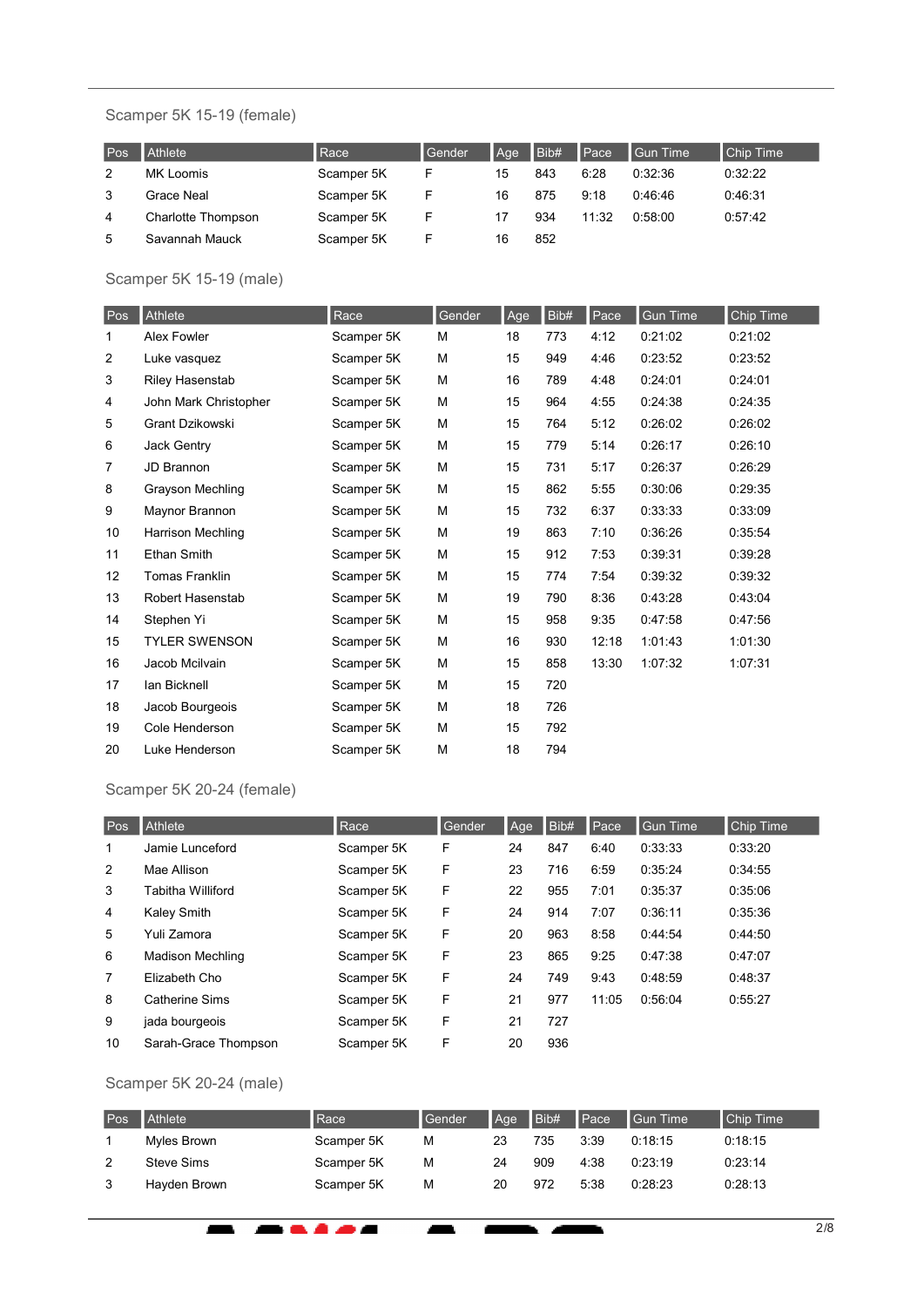#### Scamper 5K 20-24 (male)

| Pos            | <b>Athlete</b>     | Race       | Gender | Age | Bib# | Pace | Gun Time | <b>Chip Time</b> |
|----------------|--------------------|------------|--------|-----|------|------|----------|------------------|
| 4              | Zachary Fredrick   | Scamper 5K | М      | 21  | 775  | 5:53 | 0:29:31  | 0:29:26          |
| 5              | Davis Riddett      | Scamper 5K | М      | 24  | 896  | 6:05 | 0:30:45  | 0:30:25          |
| 6              | Ganesh Prabakaran  | Scamper 5K | M      | 23  | 887  | 6:22 | 0:32:14  | 0:31:52          |
| $\overline{7}$ | Dawson Ryan        | Scamper 5K | М      | 23  | 903  | 6:25 | 0:32:35  | 0:32:05          |
| 8              | Robbie Morrison    | Scamper 5K | М      | 22  | 874  | 7:19 | 0:36:53  | 0:36:39          |
| 9              | Henry Ordonez      | Scamper 5K | М      | 21  | 880  | 8:57 | 0:44:52  | 0.44.48          |
| 10             | Sonny Vargas       | Scamper 5K | M      | 22  | 944  | 9:25 | 0:47:38  | 0:47:08          |
| 11             | Mohammed Ahmed     | Scamper 5K | M      | 23  | 707  | 9:29 | 0:47:49  | 0:47:28          |
| 12             | harrison blackwell | Scamper 5K | М      | 21  | 722  |      |          |                  |

# Scamper 5K 25-29 (female)

| Pos            | Athlete                  | Race       | Gender | Age | Bib# | Pace  | <b>Gun Time</b> | Chip Time |
|----------------|--------------------------|------------|--------|-----|------|-------|-----------------|-----------|
| 1              | Clara Rooks              | Scamper 5K | F      | 25  | 901  | 5:10  | 0:25:54         | 0:25:50   |
| 2              | Alida Reiner             | Scamper 5K | F      | 28  | 892  | 5:26  | 0:27:19         | 0:27:13   |
| 3              | Naomi Gutman             | Scamper 5K | F      | 25  | 783  | 6:54  | 0:34:41         | 0:34:32   |
| $\overline{4}$ | <b>Emily Carson</b>      | Scamper 5K | F      | 27  | 747  | 7:03  | 0:35:28         | 0:35:19   |
| 5              | Morgan Alligood          | Scamper 5K | F      | 29  | 713  | 8:01  | 0:40:14         | 0.40:06   |
| 6              | <b>Rachel Butts</b>      | Scamper 5K | F      | 29  | 741  | 8:01  | 0.40:14         | 0:40:07   |
| 7              | Alexis Richter           | Scamper 5K | F      | 29  | 895  | 8:35  | 0:43:08         | 0:42:56   |
| 8              | Jeileen Rodriguez        | Scamper 5K | F      | 28  | 900  | 8:35  | 0:43:33         | 0:42:58   |
| 9              | <b>Hadley Bowles</b>     | Scamper 5K | F      | 28  | 729  | 8:54  | 0:45:08         | 0:44:34   |
| 10             | <b>Chandler Mechling</b> | Scamper 5K | F      | 25  | 861  | 11:56 | 1:00:17         | 0:59:40   |
| 11             | <b>Hannah Cromwell</b>   | Scamper 5K | F      | 26  | 752  |       |                 |           |
| 12             | <b>Meredith Douglass</b> | Scamper 5K | F      | 27  | 761  |       |                 |           |

#### Scamper 5K 25-29 (male)

| Pos | Athlete             | Race       | Gender | Age | Bib# | Pace | <b>Gun Time</b> | Chip Time |
|-----|---------------------|------------|--------|-----|------|------|-----------------|-----------|
|     | Alex Folkard        | Scamper 5K | M      | 27  | 772  | 5:42 | 0.28.42         | 0:28:33   |
| 2   | <b>Blake Harvey</b> | Scamper 5K | M      | 28  | 785  | 6:06 | 0:31:05         | 0:30:30   |
| 3   | Josue Guzman        | Scamper 5K | M      | 26  | 784  | 6:43 | 0:34:04         | 0:33:35   |
| 4   | John Reiner         | Scamper 5K | M      | 28  | 893  | 6:45 | 0:33:55         | 0:33:49   |
| 5   | Dimitrios Mason     | Scamper 5K | M      | 25  | 849  |      |                 |           |
| 6   | Michael Styles JR   | Scamper 5K | M      | 27  | 922  |      |                 |           |

# Scamper 5K 30-34 (female)

| Pos | <b>Athlete</b>           | Race       | Gender | Age | Bib# | Pace  | <b>Gun Time</b> | <b>Chip Time</b> |
|-----|--------------------------|------------|--------|-----|------|-------|-----------------|------------------|
| 1   | Katie Giannone           | Scamper 5K | F      | 33  | 971  | 5:59  | 0:30:07         | 0:29:58          |
| 2   | Maddie Currier           | Scamper 5K | F      | 30  | 754  | 7:18  | 0:36:39         | 0:36:34          |
| 3   | Megan Boven              | Scamper 5K | F      | 31  | 728  | 8:00  | 0:40:23         | 0:40:03          |
| 4   | Christin Fdwards         | Scamper 5K | F      | 31  | 766  | 8:17  | 0:41:36         | 0:41:28          |
| 5   | Logan Bonnes             | Scamper 5K | F      | 31  | 725  | 8:32  | 0:43:13         | 0:42:40          |
| 6   | Megan Rink               | Scamper 5K | F      | 30  | 899  | 12:53 | 1:05:12         | 1:04:26          |
| 7   | Kristen Lawson           | Scamper 5K | F      | 33  | 833  |       |                 |                  |
| 8   | <b>CHRISTI SOLSBERRY</b> | Scamper 5K | F      | 32  | 916  |       |                 |                  |

Scamper 5K 30-34 (male)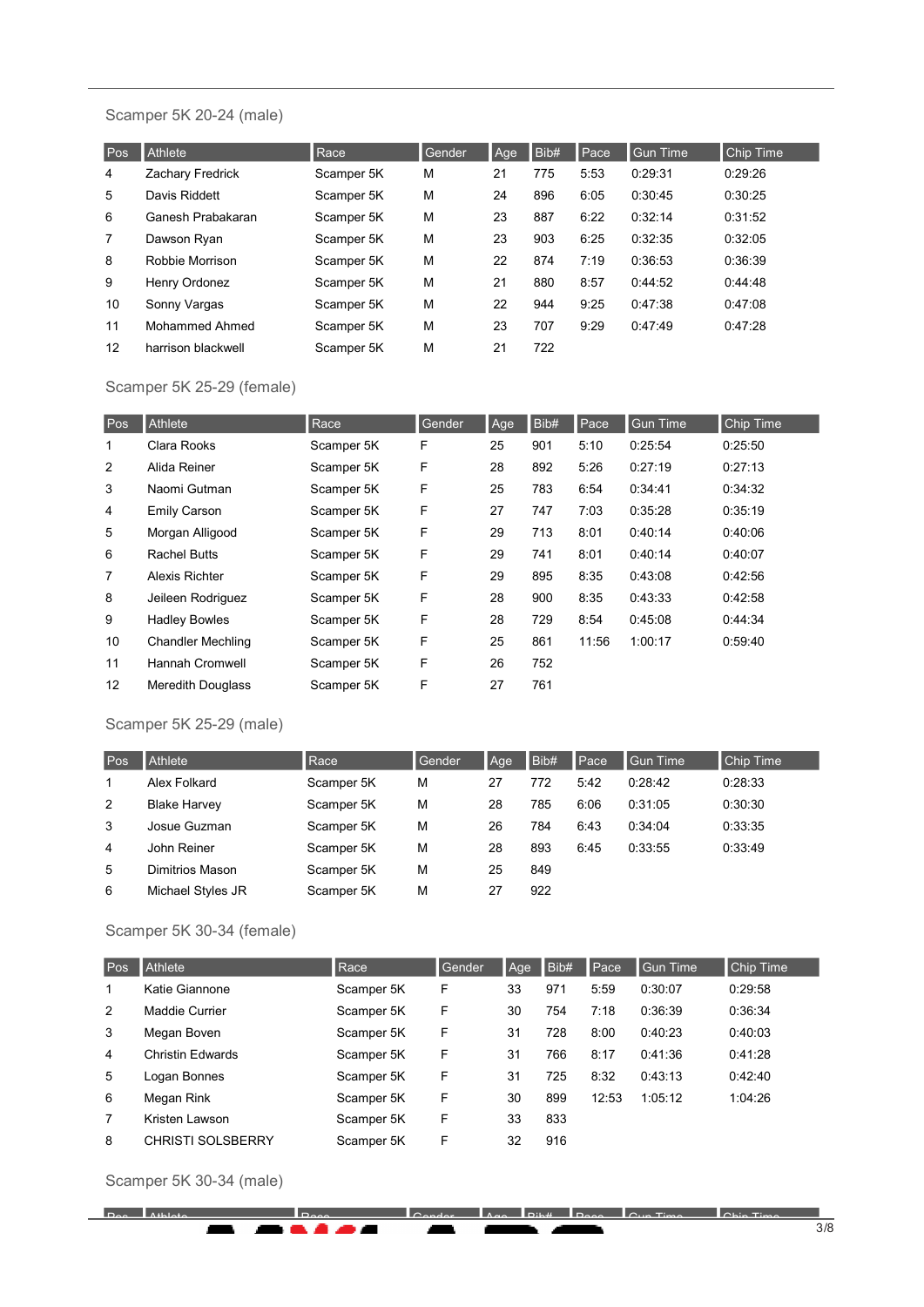| $\mathbf{1}$   | Charlie Alligood     | Scamper 5K | М | 32 | 709 | 4:15  | 0:21:18 | 0:21:18 |
|----------------|----------------------|------------|---|----|-----|-------|---------|---------|
| 2              | <b>CR Edwards</b>    | Scamper 5K | M | 32 | 767 | 5:05  | 0:25:36 | 0.25:29 |
| 3              | Greg Howard          | Scamper 5K | M | 34 | 816 | 5:07  | 0:25:42 | 0.25.37 |
| 4              | Jason Park           | Scamper 5K | М | 34 | 881 | 5:18  | 0:26:35 | 0:26:31 |
| 5              | Steven Melin         | Scamper 5K | M | 32 | 867 | 5:29  | 0:27:43 | 0:27:26 |
| 6              | Eric Skelton         | Scamper 5K | M | 32 | 910 | 5:47  | 0:29:13 | 0:28:55 |
| $\overline{7}$ | <b>Chris Butts</b>   | Scamper 5K | M | 32 | 740 | 5:58  | 0:30:01 | 0:29:53 |
| 8              | Dale Bonnes          | Scamper 5K | М | 34 | 724 | 8:32  | 0:43:14 | 0:42:41 |
| 9              | <b>Travis Butler</b> | Scamper 5K | M | 33 | 739 | 9:18  | 0.47:07 | 0:46:34 |
| 10             | Matthew Just         | Scamper 5K | М | 31 | 824 | 9:51  | 0:49:33 | 0:49:15 |
| 11             | Daniel Johnstone     | Scamper 5K | M | 34 | 818 | 11:56 | 1:00:19 | 0:59:41 |
| 12             | Kyle O'Bryan         | Scamper 5K | M | 33 | 879 | 13:13 | 1:06:27 | 1:06:06 |

Pos Athlete Race Gender Age Bib# Pace Gun Time Chip Time

### Scamper 5K 35-39 (female)

| Pos | Athlete             | Race       | Gender | Age | Bib# | Pace  | <b>Gun Time</b> | Chip Time |
|-----|---------------------|------------|--------|-----|------|-------|-----------------|-----------|
| 1   | Louise Smith        | Scamper 5K | F      | 39  | 913  | 5:56  | 0:29:55         | 0.29:44   |
| 2   | Ashley Youngblood   | Scamper 5K | F      | 36  | 959  | 8:03  | 0:40:23         | 0:40:19   |
| 3   | Keri Tolleson       | Scamper 5K | F      | 37  | 939  | 8:25  | 0.42.49         | 0.42:08   |
| 4   | Kristin Passman     | Scamper 5K | F      | 39  | 882  | 8:25  | 0:42:49         | 0.42:08   |
| 5   | Megan Butler        | Scamper 5K | F      | 36  | 738  | 10:58 | 0:55:23         | 0:54:50   |
| 6   | Ashley Loomis       | Scamper 5K | F      | 39  | 840  | 11:32 | 0.58:01         | 0:57:43   |
| 7   | <b>Heather Paul</b> | Scamper 5K | F      | 36  | 965  | 11:32 | 0.58:01         | 0.57:44   |
| 8   | Nelldra Allen       | Scamper 5K | F      | 38  | 708  |       |                 |           |
| 9   | Kori Mendes         | Scamper 5K | F      | 35  | 870  |       |                 |           |

# Scamper 5K 35-39 (male)

| Pos | Athlete               | Race       | Gender | Age | Bib# | Pace  | Gun Time | <b>Chip Time</b> |
|-----|-----------------------|------------|--------|-----|------|-------|----------|------------------|
|     | Matt Avin             | Scamper 5K | M      | 39  | 718  | 4:39  | 0:23:19  | 0:23:19          |
| 2   | Joel Wyse             | Scamper 5K | М      | 36  | 957  | 5:19  | 0.26:41  | 0:26:36          |
| 3   | Jordan Johnstone      | Scamper 5K | М      | 35  | 820  | 11:56 | 1:00:19  | 0:59:40          |
| 4   | <b>JEREMY MATHEWS</b> | Scamper 5K | М      | 37  | 850  |       |          |                  |
| 5   | John Mendes           | Scamper 5K | M      | 35  | 869  |       |          |                  |

## Scamper 5K 40-44 (female)

 $\overline{\phantom{a}}$ 

-----

| Pos | <b>Athlete</b>         | Race       | Gender | Age | Bib# | <b>I</b> Pace | <b>Gun Time</b> | <b>Chip Time</b> |
|-----|------------------------|------------|--------|-----|------|---------------|-----------------|------------------|
| 1   | <b>Kimberly Dorris</b> | Scamper 5K | F      | 41  | 759  | 5:37          | 0:28:20         | 0:28:06          |
| 2   | <b>Heather Bonner</b>  | Scamper 5K | F      | 41  | 723  | 6:21          | 0:32:12         | 0:31:46          |
| 3   | <b>Haley Sutton</b>    | Scamper 5K | F      | 42  | 925  | 7:22          | 0:37:07         | 0:36:52          |
| 4   | Autumn Shugart         | Scamper 5K | F      | 43  | 906  | 7:53          | 0:39:56         | 0:39:28          |
| 5   | Pamela Collum          | Scamper 5K | F      | 42  | 750  | 8:05          | 0:40:53         | 0:40:27          |
| 6   | Amanda Brannon         | Scamper 5K | F      | 43  | 730  | 8:17          | 0:41:36         | 0:41:27          |
| 7   | Danielle Cheek         | Scamper 5K | F      | 43  | 973  | 8:18          | 0:41:56         | 0:41:34          |
| 8   | Taina Putureanu        | Scamper 5K | F      | 41  | 891  | 8:21          | 0.42:18         | 0:41:48          |
| 9   | Jennifer Mcilvain      | Scamper 5K | F      | 44  | 860  | 9:00          | 0:45:44         | 0:45:02          |
| 10  | angela vasquez         | Scamper 5K | F      | 41  | 945  | 9:46          | 0:49:33         | 0:48:53          |
| 11  | <b>BRENDA CELIS</b>    | Scamper 5K | F      | 44  | 748  | 9:53          | 0:49:56         | 0:49:28          |

Æ

×

**. . .**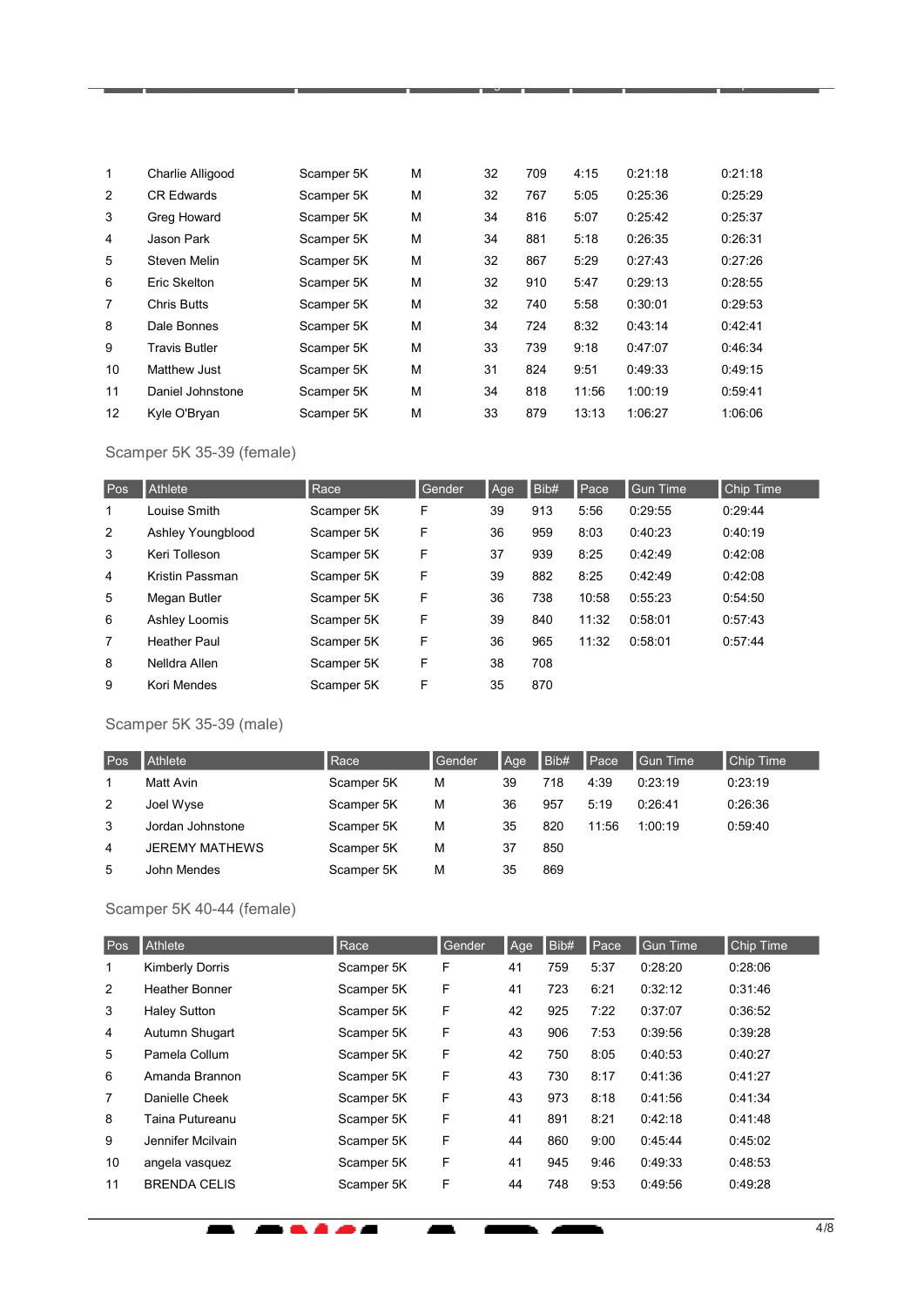#### Scamper 5K 40-44 (female)

| Pos | <b>Athlete</b>         | l Race     | Gender |    |     |       | Age Bib# Pace Gun Time | Chip Time |
|-----|------------------------|------------|--------|----|-----|-------|------------------------|-----------|
| 12  | Amanda Carder-Barlan   | Scamper 5K | E      | 40 | 743 | 9:57  | 0.50.14                | 0.49.45   |
| 13  | Latoya Dorvilus        | Scamper 5K | F.     | 40 | 760 | 10:39 | 0:53:29                | 0:53:19   |
| 14  | <b>MANDY HENDERSON</b> | Scamper 5K |        | 43 | 795 |       |                        |           |

Scamper 5K 40-44 (male)

| Pos | <b>Athlete</b>       | Race       | Gender | Age | Bib# | Pace  | <b>Gun Time</b> | <b>Chip Time</b> |
|-----|----------------------|------------|--------|-----|------|-------|-----------------|------------------|
| 1   | Chris Scott          | Scamper 5K | M      | 43  | 969  | 4:26  | 0:22:12         | 0:22:10          |
| 2   | Ryan Kenny           | Scamper 5K | М      | 41  | 830  | 5:36  | 0:28:07         | 0:28:03          |
| 3   | Karl Riddett         | Scamper 5K | M      | 44  | 898  | 6:24  | 0:32:23         | 0:32:04          |
| 4   | Chad Barlan          | Scamper 5K | M      | 43  | 719  | 7:20  | 0:37:09         | 0:36:41          |
| 5   | Daniel Dorris        | Scamper 5K | M      | 42  | 758  | 10:00 | 0:50:14         | 0:50:00          |
| 6   | Robbie Lee           | Scamper 5K | М      | 41  | 837  | 12:52 | 1:05:13         | 1:04:24          |
| 7   | Doug Loomis          | Scamper 5K | M      | 40  | 841  |       |                 |                  |
| 8   | <b>Randall Sneed</b> | Scamper 5K | M      | 41  | 915  |       |                 |                  |
| 9   | Colin Sutton         | Scamper 5K | М      | 43  | 924  |       |                 |                  |

# Scamper 5K 45-49 (female)

| Pos               | Athlete              | Race       | Gender | Age | Bib# | Pace  | <b>Gun Time</b> | Chip Time |
|-------------------|----------------------|------------|--------|-----|------|-------|-----------------|-----------|
| 1                 | Amy Price            | Scamper 5K | F      | 47  | 970  | 5:29  | 0:27:29         | 0:27:27   |
| 2                 | PATRICIA TOMS        | Scamper 5K | F      | 47  | 940  | 5:35  | 0:27:58         | 0:27:55   |
| 3                 | <b>Beth Epps</b>     | Scamper 5K | F      | 49  | 768  | 6:47  | 0:34:02         | 0:33:55   |
| 4                 | Brandi Dzikowski     | Scamper 5K | F      | 46  | 762  | 7:52  | 0:39:48         | 0:39:24   |
| 5                 | Kimberly Slape       | Scamper 5K | F      | 49  | 911  | 7:55  | 0:39:43         | 0:39:37   |
| 6                 | KIMBERLY THOMPSON    | Scamper 5K | F      | 45  | 935  | 8:35  | 0:43:16         | 0:42:59   |
| 7                 | <b>Teri Everette</b> | Scamper 5K | F      | 49  | 769  | 9:33  | 0:48:18         | 0:47:49   |
| 8                 | Kristine Hasenstab   | Scamper 5K | F      | 45  | 788  | 9:49  | 0:49:33         | 0:49:08   |
| 9                 | Noel Kitchen         | Scamper 5K | F      | 46  | 831  | 10:50 | 0:54:31         | 0:54:10   |
| 10                | Tessa Kamat          | Scamper 5K | F      | 47  | 827  | 13:38 | 1:08:58         | 1:08:14   |
| 11                | Valerie Holcombe     | Scamper 5K | F      | 49  | 798  | 13:52 | 1:09:23         | 1:09:23   |
| $12 \overline{ }$ | Jennifer Bicknell    | Scamper 5K | F      | 49  | 721  |       |                 |           |
| 13                | Erin Jenkins         | Scamper 5K | F      | 47  | 817  |       |                 |           |
| 14                | <b>Christy Perry</b> | Scamper 5K | F      | 47  | 885  |       |                 |           |
| 15                | Anna Salmon          | Scamper 5K | F      | 45  | 904  |       |                 |           |
| 16                | Amy Towe             | Scamper 5K | F      | 47  | 941  |       |                 |           |

# Scamper 5K 45-49 (male)

| Pos            | Athlete              | Race       | Gender | Age | Bib# | Pace | <b>Gun Time</b> | <b>Chip Time</b> |
|----------------|----------------------|------------|--------|-----|------|------|-----------------|------------------|
| 1              | Dustin Perdue        | Scamper 5K | М      | 49  | 883  | 4:07 | 0.20.41         | 0:20:39          |
| 2              | Derek Lee            | Scamper 5K | М      | 49  | 834  | 4:42 | 0.23.35         | 0:23:30          |
| 3              | Allan Renwick        | Scamper 5K | М      | 47  | 894  | 6:10 | 0:31:01         | 0:30:52          |
| 4              | Christopher Finnicum | Scamper 5K | М      | 49  | 771  | 7:55 | 0.40:03         | 0:39:39          |
| 5              | Chris Dzikowski      | Scamper 5K | М      | 47  | 763  | 7:57 | 0.40:30         | 0:39:47          |
| 6              | Tad Thompson         | Scamper 5K | M      | 46  | 937  | 8:04 | 0.40.41         | 0:40:24          |
| $\overline{7}$ | Jason Mcilvain       | Scamper 5K | М      | 45  | 859  | 9:00 | 0.45:44         | 0.45.02          |
| 8              | Felix Vasquez        | Scamper 5K | М      | 48  | 947  | 9:17 | 0.47:07         | 0:46:28          |

ь и

ĥ.

Scamper 5K 50-54 (female)

z

. . . *.* .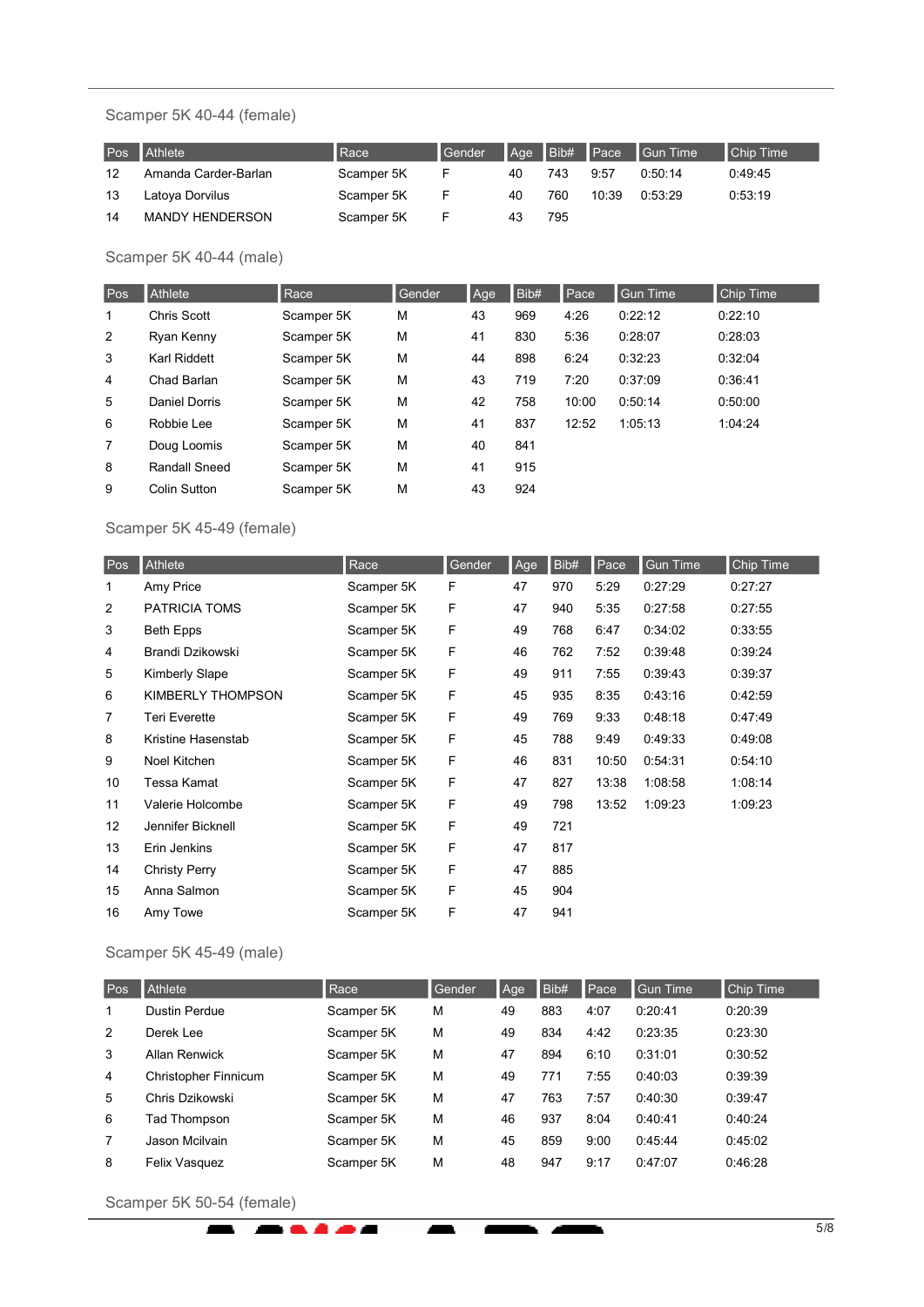| 1  | <b>CINDY FINCK</b>      | Scamper 5K | F | 51 | 770 | 6:16  | 0:31:26 | 0:31:22 |
|----|-------------------------|------------|---|----|-----|-------|---------|---------|
| 2  | <b>Stacy Perdue</b>     | Scamper 5K | F | 50 | 884 | 6:25  | 0:32:19 | 0:32:07 |
| 3  | Cynthia Williams        | Scamper 5K | F | 51 | 954 | 7:46  | 0:39:10 | 0:38:50 |
| 4  | <b>MELISSA LANGFORD</b> | Scamper 5K | F | 51 | 832 | 9:10  | 0:46:17 | 0:45:54 |
| 5  | kay mcclendon           | Scamper 5K | F | 54 | 855 | 10:12 | 0:51:38 | 0:51:02 |
| 6  | Sharon Lee              | Scamper 5K | F | 53 | 838 | 10:12 | 0:51:40 | 0:51:03 |
| 7  | Snow Vargas             | Scamper 5K | F | 50 | 943 | 10:23 | 0:52:28 | 0:51:57 |
| 8  | <b>BARB HASENKOPF</b>   | Scamper 5K | F | 54 | 786 | 10:50 | 0:54:31 | 0:54:10 |
| 9  | Karen Justice           | Scamper 5K | F | 52 | 825 | 10:56 | 0:55:10 | 0:54:44 |
| 10 | Amy Brown               | Scamper 5K | F | 53 | 734 | 10:57 | 0:55:10 | 0:54:45 |
| 11 | Elaine Sims             | Scamper 5K | F | 51 | 907 | 11:05 | 0:56:04 | 0:55:28 |
| 12 | Sam Davis               | Scamper 5K | F | 54 | 755 | 11:58 | 1:00:05 | 0:59:54 |
| 13 | NICOLE SWENSON SWENSON  | Scamper 5K | F | 50 | 928 | 11:59 | 1:00:13 | 0:59:58 |
| 14 | <b>Holly Archer</b>     | Scamper 5K | F | 53 | 717 | 12:31 | 1:02:58 | 1:02:38 |
| 15 | <b>HEATHER WILLIS</b>   | Scamper 5K | F | 51 | 956 | 12:39 | 1:04:10 | 1:03:15 |
| 16 | Diane Tabor             | Scamper 5K | F | 54 | 931 | 12:52 | 1:05:12 | 1:04:22 |
| 17 | Anne Hayes              | Scamper 5K | F | 54 | 791 | 13:41 | 1:09:21 | 1:08:28 |
| 18 | Stephanie Garcia        | Scamper 5K | F | 50 | 776 |       |         |         |
| 19 | Carrie George           | Scamper 5K | F | 53 | 780 |       |         |         |
| 20 | Jennifer Manning        | Scamper 5K | F | 53 | 848 |       |         |         |

 $\P$ i no  $\P$ uniere  $\P$ os  $\Gamma$ ace  $\P$ ace  $\P$ ace  $\P$ ace  $\P$ ace  $\P$ ace  $\P$ ace  $\P$ ace  $\P$ ace  $\P$ ace  $\P$ ace  $\P$ ace  $\P$ ace  $\P$ ace  $\P$ ace  $\P$ ace  $\P$ ace  $\P$ ace  $\P$ ace  $\P$ ace  $\P$ ace  $\P$ ace  $\P$ ace  $\P$ ace  $\P$ ace  $\P$ ace  $\P$ ace  $\P$ ace

# Scamper 5K 50-54 (male)

| Pos | Athlete               | Race       | Gender | Age | Bib# | Pace | <b>Gun Time</b> | <b>Chip Time</b> |
|-----|-----------------------|------------|--------|-----|------|------|-----------------|------------------|
| 1   | Norman Wenger         | Scamper 5K | М      | 54  | 951  | 4:32 | 0:22:43         | 0:22:43          |
| 2   | Kevin Perry           | Scamper 5K | М      | 52  | 886  | 5:16 | 0:26:32         | 0:26:24          |
| 3   | ROBERT BROWN          | Scamper 5K | М      | 53  | 736  | 5:38 | 0:28:23         | 0:28:12          |
| 4   | Trevor Keane          | Scamper 5K | М      | 54  | 967  | 6:12 | 0:31:08         | 0:31:04          |
| 5   | Chris Youngblood      | Scamper 5K | М      | 52  | 962  | 6:52 | 0:34:23         | 0:34:23          |
| 6   | Subhash Kamat         | Scamper 5K | М      | 52  | 826  | 7:06 | 0:35:54         | 0:35:32          |
| 7   | <b>Blair Carnahan</b> | Scamper 5K | М      | 51  | 744  |      |                 |                  |
| 8   | David Stinson, SR     | Scamper 5K | M      | 54  | 920  |      |                 |                  |

# Scamper 5K 55-59 (female)

-------

| Pos               | Athlete                 | Race       | Gender | Age | Bib# | Pace  | Gun Time | Chip Time |
|-------------------|-------------------------|------------|--------|-----|------|-------|----------|-----------|
| 1                 | <b>Sharon Morales</b>   | Scamper 5K | F      | 59  | 872  | 6:16  | 0:31:23  | 0:31:20   |
| 2                 | Kathy Carnahan          | Scamper 5K | F      | 58  | 746  | 7:41  | 0:38:36  | 0:38:26   |
| 3                 | KARLA HERNANDEZ         | Scamper 5K | F      | 55  | 796  | 8:41  | 0:43:52  | 0:43:26   |
| 4                 | Julie Wilkerson         | Scamper 5K | F      | 59  | 952  | 9:11  | 0:46:34  | 0:45:57   |
| 5                 | Jan Roulain             | Scamper 5K | F      | 58  | 902  | 9:54  | 0:49:55  | 0:49:32   |
| 6                 | <b>Becky Turner</b>     | Scamper 5K | F      | 57  | 942  | 9:54  | 0:49:56  | 0:49:33   |
| 7                 | <b>Sherry Frertas</b>   | Scamper 5K | F      | 55  | 978  | 10:01 | 0:50:09  | 0:50:09   |
| 8                 | <b>Molly Gautreaux</b>  | Scamper 5K | F      | 57  | 778  | 10:43 | 0:53:51  | 0:53:38   |
| 9                 | <b>JUDI MORRISON</b>    | Scamper 5K | F      | 56  | 873  | 10:44 | 0:53:54  | 0:53:41   |
| 10                | Courtney St John-Wacker | Scamper 5K | F      | 57  | 918  | 11:45 | 0:59:39  | 0:58:45   |
| 11                | Deb Kasman              | Scamper 5K | F      | 59  | 828  | 11:46 | 0:59:44  | 0:58:52   |
| $12 \overline{ }$ | Kelly Lopez             | Scamper 5K | F      | 58  | 844  | 12:50 | 1:04:59  | 1:04:13   |
| 13                | Wanda Allison           | Scamper 5K | F      | 57  | 715  |       |          |           |

 $\blacksquare$ Ė.  $\overline{\phantom{a}}$ 

 $\blacksquare$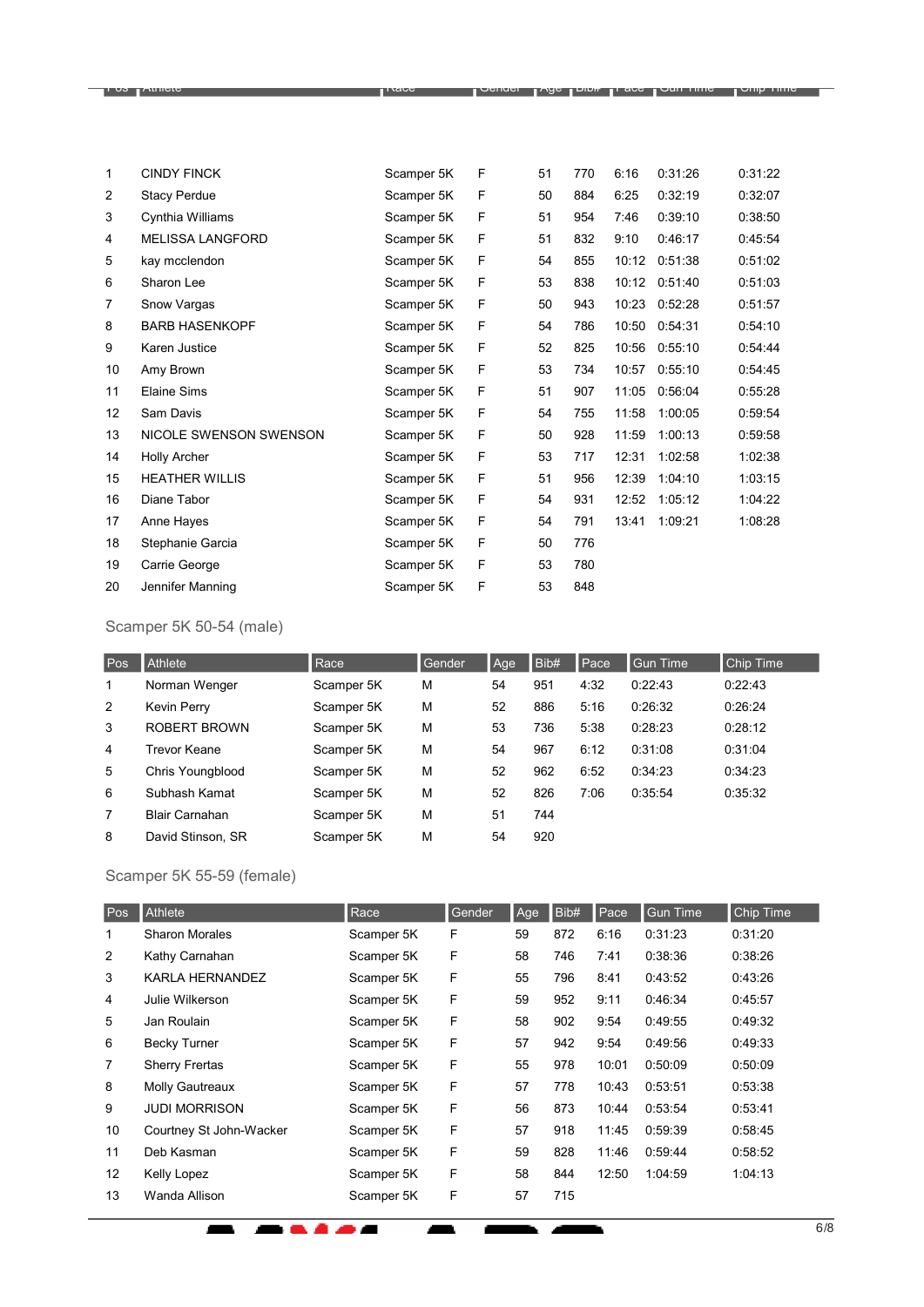#### Scamper 5K 55-59 (female)

|    | Pos Athlete           | Race       | <b>Gender</b> |    |     | Age Bib# Pace Gun Time | Chip Time |
|----|-----------------------|------------|---------------|----|-----|------------------------|-----------|
| 14 | Laura Hess            | Scamper 5K |               | 57 | 797 |                        |           |
| 15 | Robin Mauck           | Scamper 5K |               | 56 | 851 |                        |           |
| 16 | <b>Brenda Wilkins</b> | Scamper 5K |               | 57 | 953 |                        |           |

# Scamper 5K 55-59 (male)

| Pos | <b>Athlete</b>         | Race       | Gender | Age | Bib# | Pace  | <b>Gun Time</b> | <b>Chip Time</b> |
|-----|------------------------|------------|--------|-----|------|-------|-----------------|------------------|
| 1   | David Gautreaux        | Scamper 5K | M      | 56  | 777  | 4:37  | 0:23:08         | 0:23:08          |
| 2   | Kevin Carnahan         | Scamper 5K | M      | 57  | 745  | 5:08  | 0:25:45         | 0.25.42          |
| 3   | <b>Edward Sellers</b>  | Scamper 5K | M      | 59  | 905  | 5:56  | 0:29:52         | 0:29:41          |
| 4   | Randy Allison          | Scamper 5K | M      | 58  | 714  | 6:27  | 0:32:43         | 0:32:15          |
| 5   | <b>Jeff Timler</b>     | Scamper 5K | M      | 57  | 976  | 10:57 | 0:55:11         | 0:54:47          |
| 6   | Skip Jordan            | Scamper 5K | M      | 58  | 822  | 11:46 | 0.59.45         | 0:58:53          |
| 7   | Michael Wacker         | Scamper 5K | M      | 57  | 950  | 11:47 | 0.59.49         | 0:58:57          |
| 8   | <b>STEPHEN SWENSON</b> | Scamper 5K | M      | 55  | 929  | 12:17 | 1:01:43         | 1:01:29          |
| 9   | <b>Stacey Mauck</b>    | Scamper 5K | M      | 57  | 853  |       |                 |                  |

# Scamper 5K 60-64 (female)

| Pos | Athlete                | Race       | Gender | Age | Bib# | Pace  | <b>Gun Time</b> | <b>Chip Time</b> |
|-----|------------------------|------------|--------|-----|------|-------|-----------------|------------------|
| 1   | Susan Tanner           | Scamper 5K | F      | 63  | 932  | 5:55  | 0:29:41         | 0:29:38          |
| 2   | <b>Gail Watkins</b>    | Scamper 5K | F      | 63  | 975  | 7:03  | 0:35:41         | 0:35:16          |
| 3   | <b>SUSAN MCCLAIN</b>   | Scamper 5K | F      | 61  | 854  | 7:46  | 0:39:00         | 0:38:53          |
| 4   | Paula Green            | Scamper 5K | F      | 61  | 781  | 10:33 | 0.53:01         | 0:52:49          |
| 5   | <b>JOSIE HOLLEMAN</b>  | Scamper 5K | F      | 63  | 799  | 11:45 | 0.59:16         | 0.58.49          |
| 6   | Rebekah Burton         | Scamper 5K | F      | 61  | 737  | 11:46 | 0:59:44         | 0:58:53          |
| 7   | Libby Alligood         | Scamper 5K | F      | 60  | 711  | 11:46 | 0:59:45         | 0:58:53          |
| 8   | DONNA O'BRYAN          | Scamper 5K | F      | 61  | 878  | 13:12 | 1:06:25         | 1:06:03          |
| 9   | <b>Meredith Demcak</b> | Scamper 5K | F      | 63  | 756  |       |                 |                  |
| 10  | Jackie Hasenstab       | Scamper 5K | F      | 60  | 787  |       |                 |                  |

### Scamper 5K 60-64 (male)

| Pos | <b>Athlete</b>       | Race       | Gender | Age | Bib# | Pace  | <b>Gun Time</b> | <b>Chip Time</b> |
|-----|----------------------|------------|--------|-----|------|-------|-----------------|------------------|
| 1   | <b>Richard Sims</b>  | Scamper 5K | М      | 62  | 908  | 6:33  | 0:33:15         | 0:32:49          |
| 2   | <b>William Price</b> | Scamper 5K | М      | 64  | 888  | 7:28  | 0:37:33         | 0:37:21          |
| 3   | Kurt Mechling        | Scamper 5K | М      | 61  | 864  | 7:32  | 0:38:16         | 0:37:44          |
| 4   | Larry Tatum          | Scamper 5K | М      | 64  | 933  | 8:10  | 0:40:58         | 0:40:52          |
| 5   | <b>Phillip Green</b> | Scamper 5K | М      | 61  | 782  | 10:33 | 0:53:01         | 0.52:49          |
| 6   | William OBryan       | Scamper 5K | М      | 61  | 877  | 13:13 | 1:06:28         | 1:06:06          |
| 7   | Mike Alligood        | Scamper 5K | М      | 63  | 712  |       |                 |                  |

# Scamper 5K 65-69 (female)

| Pos | Athlete         | Race       | <b>Gender</b> | $Aq$ e Bib# |     | <b>N</b> Pace | Gun Time | Chip Time |
|-----|-----------------|------------|---------------|-------------|-----|---------------|----------|-----------|
|     | Deborah crowlev | Scamper 5K |               | 68          | 753 | 10:58         | 0:55:04  | 0:54:51   |

## Scamper 5K 65-69 (male)

|     |                | ---- |        |     |      |      |          |                  |  |
|-----|----------------|------|--------|-----|------|------|----------|------------------|--|
| Pos | <b>Athlete</b> | Race | Gender | Age | Bib# | Pace | Gun Time | <b>Chip Time</b> |  |
|     |                |      |        |     |      |      |          |                  |  |